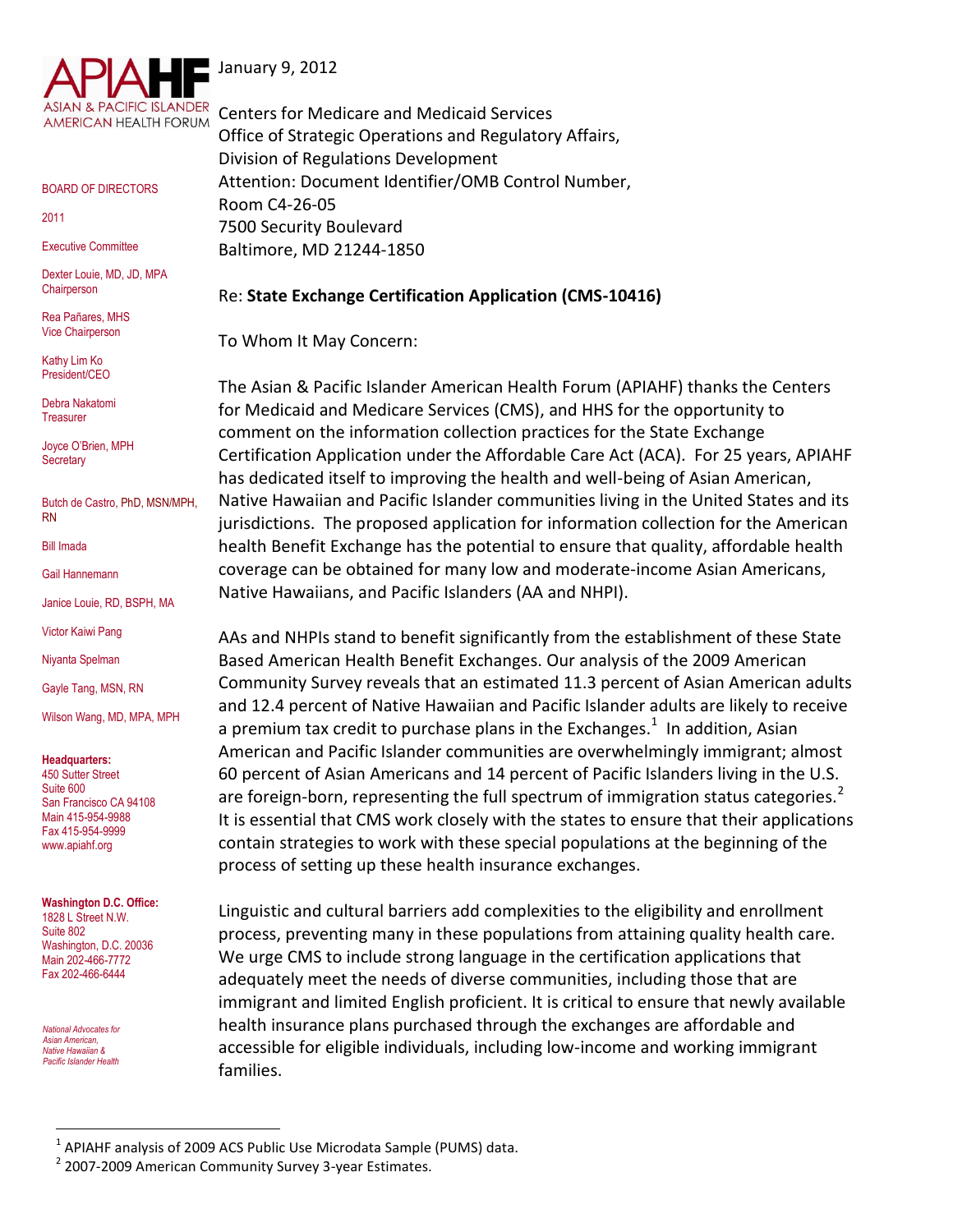#### **General comments**

Starting in 2014, millions of individual Americans and small businesses will use the Exchange as their primary entry point in obtaining affordable health coverage. While the Exchanges will present a new way for Americans to access high quality, affordable care, their success will depend not only on the raw numbers of Americans enrolling in coverage, but the degree to which each individual is able to enroll in coverage that best meets their individual needs in an exchange operated by the states. For these reasons, we outline a number of general comments that CMS should consider as this application for approval of American Health Benefit Exchange is developed.

#### *Applications should leverage data collection*

Exchanges, QHP issuers and state and federal agencies (e.g. Social Security Administration) should leverage data resources to assess the needs of diverse communities, respond to those needs, and ensure quality and accuracy in all processes. As states move toward implementing health information technology and the Exchanges, we urge CMS to ensure that demographic data is collected pursuant to the draft standards proposed to implement Section 4302 of the ACA. CMS regulations already require states to collect data on the race, ethnicity and primary language of enrollees, or their parents or guardians in Medicaid managed care and for CHIP. Section 4302 requires all Federally conducted or supported public health and health care programs to collect data on race, ethnicity, sex, primary language and disability status in compliance with OMB standards. This data is essential for program planning, to identify disparities in enrollment and quality of care, and to enforce civil rights laws.

Additionally, we note that we do not interpret Section 1411(g)'s limitations on data collection to restrict the collection of demographic data pursuant to Section 4302. Where such data is not "strictly necessary" to determine eligibility or enrollment, consumers, enrollees or their parents or guardians should be permitted to voluntarily provide data. In addition, requests for such demographic data should include a notice of privacy and security rights, as well as an explanation for why the information is being collected.

### *Applications must comply with nondiscrimination laws and guidance*

Title VI of the Civil Rights Act of 1964 and Section 1557 of the ACA—which reinforces the prohibition against discrimination by any federally conducted program, or entity that receives funding or assistance on the grounds of race, color, national origin, gender and disability—apply to both the individual Exchanges and the SHOP, which should also be evident in the draft application from CMS. At a minimum, federal law requires all limited English proficient persons receive oral language assistance if needed. In addition, we recommend that CMS codify in their application a question requiring states to attest to their work in providing these language services. The 5% threshold is utilized in both the Department of Justice and HHS LEP Guidance's, CMS Language Access Strategic Plan, as well as recently revised regulations from CMS governing marketing by Medicare Part C & D plans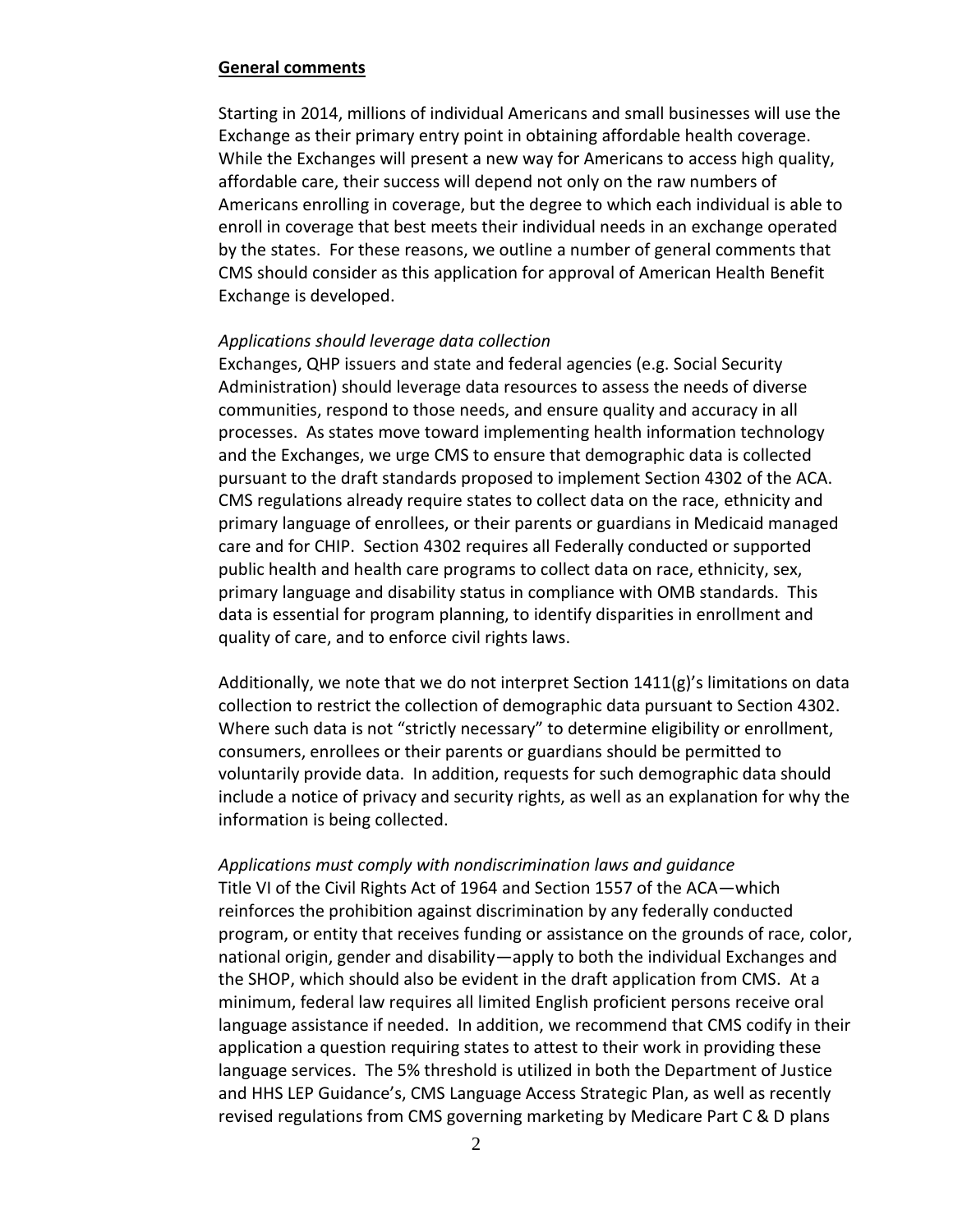and can be included as a reference in the application materials.

# **PART 1: Enabling Authority and Governance**

### **II. Governance**

# **b. Board Membership**

The establishment of an exchange governing board should take into consideration the needs of racial, ethnic and immigrant communities. The exchange board must be comprised of voting members who have relevant experience in public health and health policy issues affecting these communities. For these reasons, we recommend governing boards be required to include an individual with experience in minority health issues, either through policy and advocacy or direct health care service delivery. In the alternative, the governing board should have a representative of a non-profit organization advocating for or serving constituencies served by the Exchange, including but not limited to, organizations representing children, low-income individuals, immigrant families, and communities color. As such, we recommend the following modifications:

i. Describe the overall board composition, rationale for this structure, and how members are selected, including a description of the relevant background experiences that were considered.

ii. Provide a list of all current members and a resume for each member, including a description of each member's experience working with underserved communities such as racial and ethnic minorities, children, and low-income individuals.

# **IV. Non-interference with Federal Standards**

Title VI of the Civil Rights Act of 1964 and Section 1557 of the ACA apply to both the individual Exchanges and the SHOP. To ensure the Exchanges comply with these non-discrimination provisions in all aspects of operation, including outreach, education, enrollment and coverage, we recommend the following modifications.

# **a. Attestation**

i. Provide an attestation that the Exchange will not establish standards the conflict with those promulgated by the Secretary of Health and Human Services, and will comply with Section 1557 of the Affordable Care Act in all aspects of operation related to the Exchange.

# **PART 2: Exchange Functions**

# **I. Consumer Functions**

# **a. Outreach and Education:**

We applaud CMS for including text requesting information from states that ensures that outreach efforts include consultation with advocates of hard-to-reach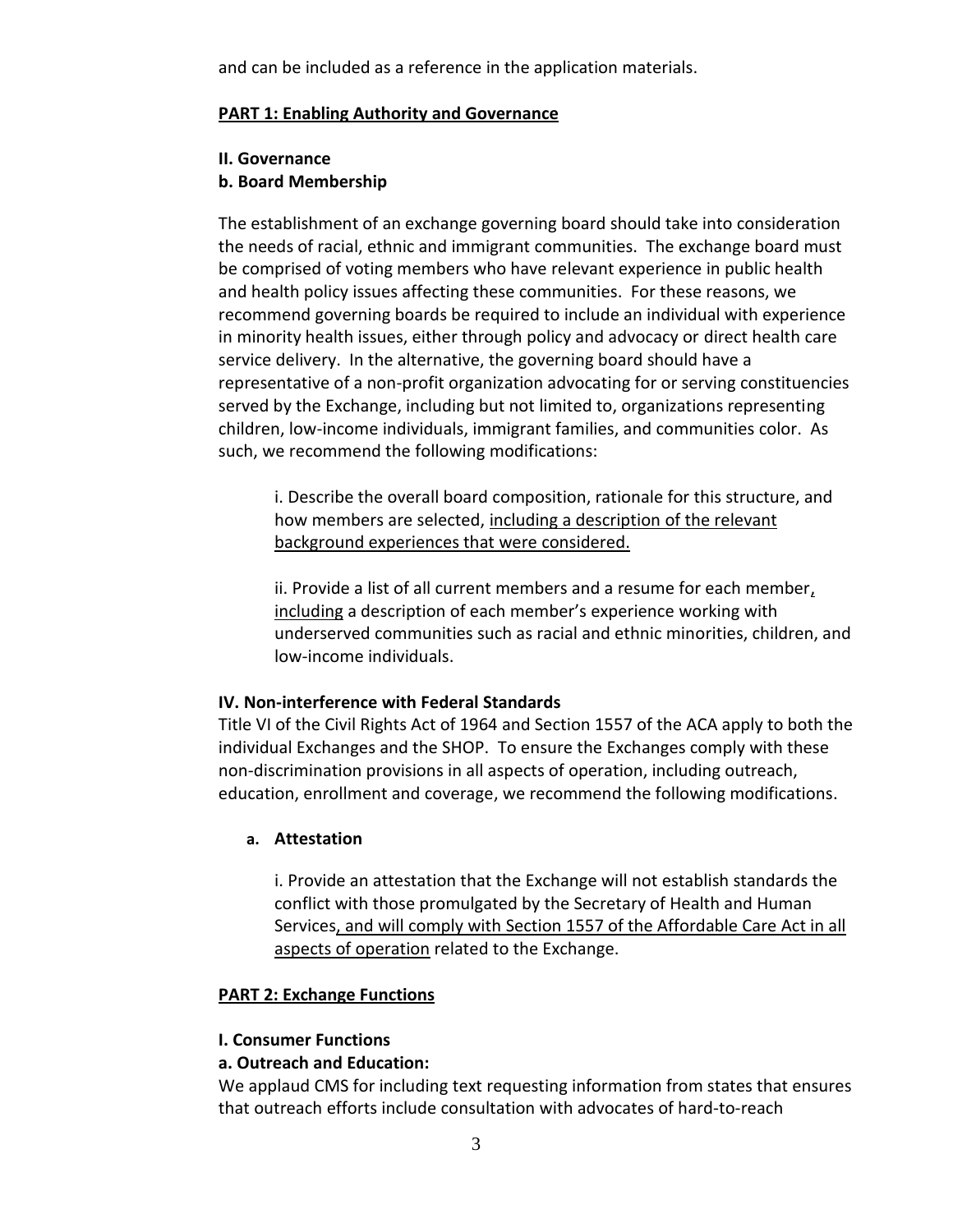populations and other relevant stakeholders. We recommend that in order to fully implement these state Exchanges, this section should also include the underlined text:

iii. Provide a brief summary, evidence of consultation to date, and plans for future engagement with stakeholders (e.g. health care consumers, individuals and entities with experience in facilitating enrollment, state Medicaid offices, representatives from small businesses and self-employed individuals, advocates for hard-toreach populations including, but not limited to, children, limited English proficient persons, immigrants and minority owned businesses and those who experience health and health care disparities as a result of factors such as race, ethnicity, language barriers and low health literacy.

### **b. Call Center**

Given the requirement under the ACA under Section 1311(d)(4)(B), Call Centers are essential to the functioning of the state Exchanges. It is important that states have the capacity to connect to limited English proficient individuals. We applaud CMS' proposal asking states to "provide a description of the approach to ensure sufficient consumer outreach, interpretation services, and overall consumer experience."

### **c. Insurance Portal**

With the emphasis on Health Information Technology being an important component of the ACA, it is important to ensure broad access to these insurance portals. In order for states to get as many eligible individuals access to the Health Insurance Exchanges, we recommend that CMS include the following addition:

> 4. How the insurance portal will be accessible to those who do not have computer literacy, access to updated technologies or are limited English proficient.

#### **d. Navigators:**

Navigators will serve the important function of providing information on the Exchanges and tax credits to a diverse group of individuals. We applaud CMS for including this section on the application for states, yet it is important that states certify how they will effectively use a Navigator program. To ensure the Navigator program best serves the intended Exchange population, CMS should ask states to provide a description of their training program and a list of topic areas that Navigators will need to understand. For example, Navigators should be familiar with best practices for working with low health literacy and limited-English proficient persons, families with mixed-immigration status, and other hard-to-reach populations. Navigators should also understand the intricacies of the Exchanges' enrollment form, web portal, and health plan information resources. As such, we recommend the following modifications: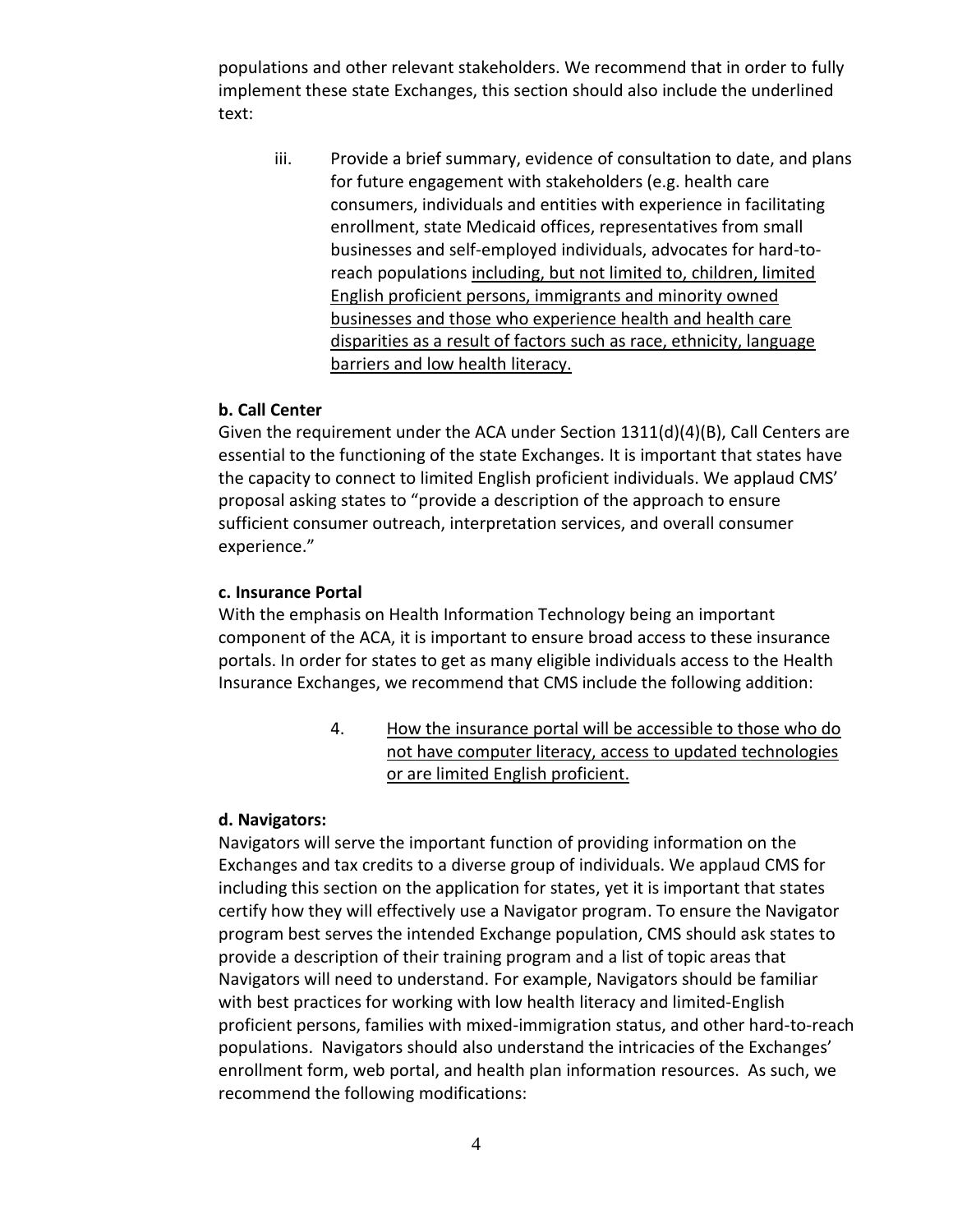- i. Provide a description of the Navigator program, including the types of entities serving as Navigators, the types of information Navigators will provide, and avoidance of conflict of interest.
- iv. Provide a training plan that includes information about what types of information and services Navigators will be responsible for providing, and best practices for working with hard-to-reach populations.
- v. Provide an implementation plan that includes how entities serving as Navigators will outreach to hard-to-reach populations including, but not limited to, children, limited English proficient persons, immigrants and minority owned businesses and those who experience health and health care disparities as a result of factors such as race, ethnicity, language barriers and low health literacy.

# **e. Agents/Brokers:**

We applaud CMS for including a section that allows states to demonstrate how agents/brokers can be utilized for ensuring enrollment in the Exchange. We ask that CMS include the following underlined change:

i. Provide a brief summary of approach for engagement of agents/brokers, including engagement of agents/brokers working in racial and ethnic minority populations, limited English proficient persons and immigrants.

# **II. Eligibility**

 $\overline{a}$ 

# **e. Provide a description of relevant notices.**

Exchange notices will provide important informational and enrollment resources to consumers and must be accessible to the diverse populations eligible for Exchangebased coverage. According to the 2009 American Community Survey, over 55 million people speak a language other than English at home. Over 25 million of them (9% of the population) speak English less than "very well," and for health care purposes may be considered to be limited English Proficient (LEP). Further, an estimated one out of four Exchange enrollees will speak a language other than English at home in 2019. $3$  We recommend that CMS include the underlined text:

e. Provide a description of relevant notices and a plan to publish these notices in languages other than English.

# **IV. Certification of Qualified Health Plans (QHPs) & Plan Management**

Exchanges, QHP issuers and state and federal agencies should leverage data resources to assess the needs of diverse communities, respond to those needs, and ensure quality and accuracy in all processes. As states move toward implementing

<sup>&</sup>lt;sup>3</sup> Kaiser Family Foundation, A Profile of Health Insurance Exchange Enrollees, March 2011, available at [http://www.kff.org/healthreform/upload/8147.pdf.](http://www.kff.org/healthreform/upload/8147.pdf)